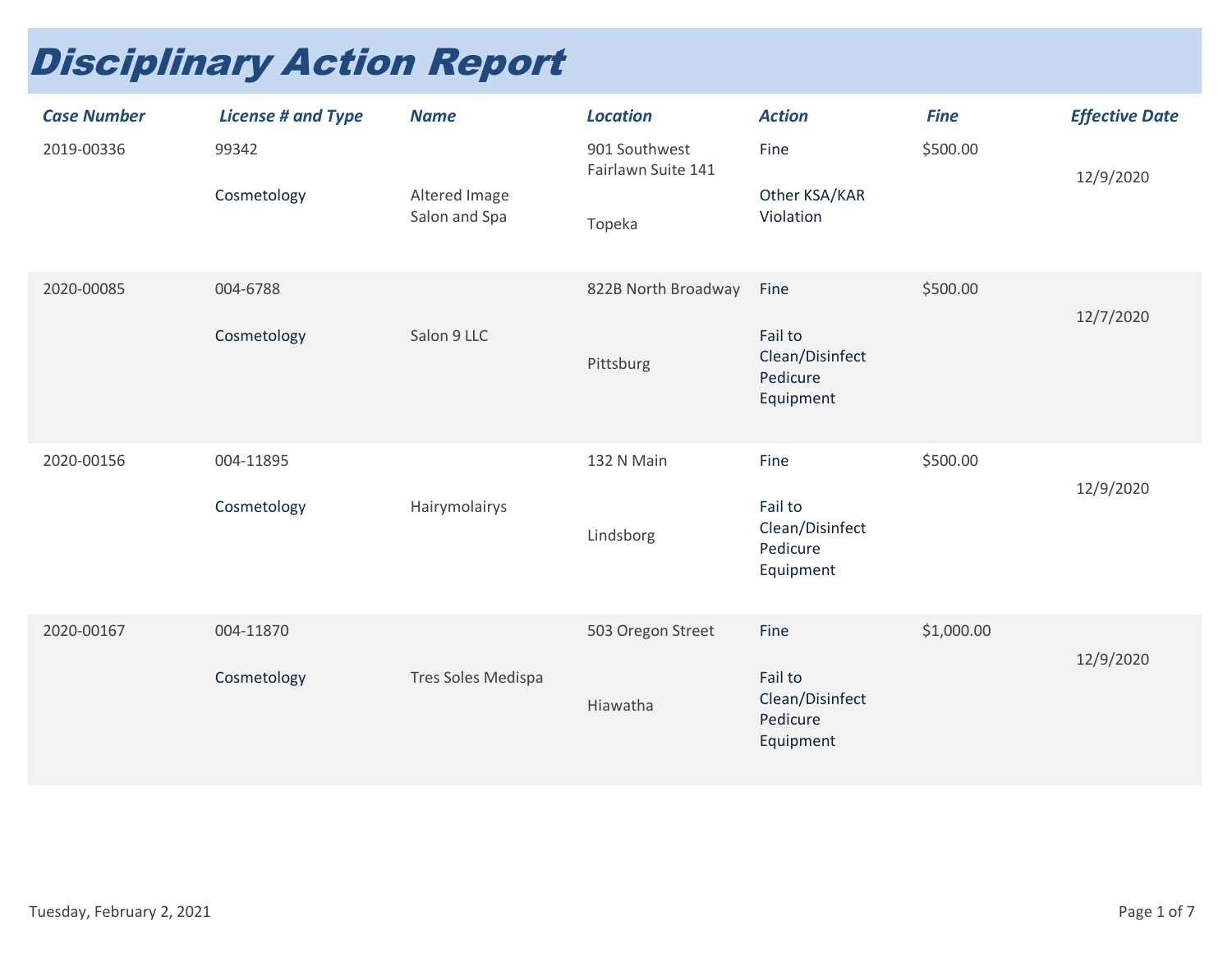| <b>Case Number</b> | <b>License # and Type</b> | <b>Name</b>                   | <b>Location</b>           | <b>Action</b>                                       | <b>Fine</b> | <b>Effective Date</b> |
|--------------------|---------------------------|-------------------------------|---------------------------|-----------------------------------------------------|-------------|-----------------------|
| 2020-00421         | 004-7996                  |                               | 7590 W. 119th St.         | Fine                                                | \$1,000.00  | 12/8/2020             |
|                    | Cosmetology               | Olivers Hair Salon            | <b>Overland Park</b>      | Single-Use Items-<br>Reusing/Fail to<br>Dispose of  |             |                       |
| 2020-00465         | 102-88133                 | Christian A<br>Deckard-Harris |                           | Fine                                                | \$25.00     | 12/8/2020             |
|                    | Nail Technology           |                               |                           | Late Apprentice<br>Application                      |             |                       |
| 2020-00468         | 104-7820                  |                               | 6917 W 135th Ste B-<br>37 | Fine                                                | \$1,500.00  | 12/8/2020             |
|                    | Nail Technology           | Polished Nail &<br>Wax        | <b>Overland Park</b>      | Refusing to<br>Allow/Impeding<br>Inspection         |             |                       |
| 2020-00469         | 850-2064                  |                               | 412 E 30th St             | Fine                                                | \$500.00    | 12/8/2020             |
|                    | Tanning                   | <b>Genesis Health</b><br>Club | Hutchinson                | No TDO                                              |             |                       |
| 2020-00470         | 104-7732                  |                               | 1327 E 17th St            | Fine                                                | \$500.00    | 12/8/2020             |
|                    | Nail Technology           | <b>Hollywood Nails</b>        | Hutchinson                | Fail to<br>Clean/Disinfect<br>Pedicure<br>Equipment |             |                       |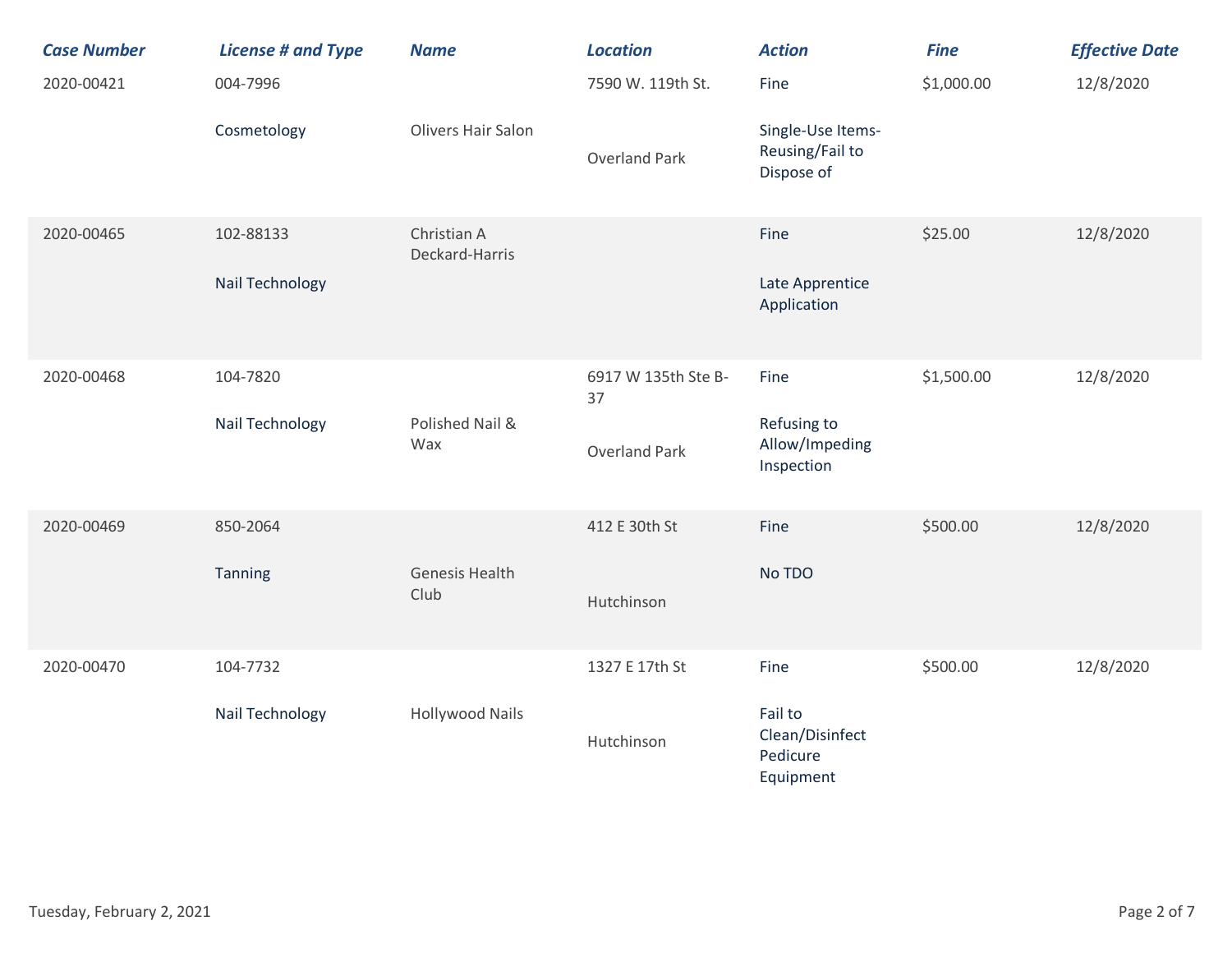| <b>Case Number</b> | <b>License # and Type</b>   | <b>Name</b>                       | <b>Location</b>                            | <b>Action</b>                                                      | <b>Fine</b> | <b>Effective Date</b> |
|--------------------|-----------------------------|-----------------------------------|--------------------------------------------|--------------------------------------------------------------------|-------------|-----------------------|
| 2020-00471         | 104-8151<br>Nail Technology | Lavie Nails & Spa                 | 1530 E 17th Ave<br>Hutchinson              | Fine<br>Fail to<br>Clean/Disinfect<br>Pedicure/Reuse<br>Single Use | \$2,000.00  | 12/8/2020             |
| 2020-00472         | 104-8291<br>Nail Technology | Nails N' Spa                      | 1500 E 11th Ave Ste C-<br>12<br>Hutchinson | Fine<br>Fail to<br>Clean/Disinfect<br>Pedicure/Reuse<br>Single Use | \$1,000.00  | 12/8/2020             |
| 2020-00473         | 004-10807<br>Cosmetology    | The Phoenician<br>Salon & Day Spa | 1303 N Main<br>Hutchinson                  | Fine<br>Fail to<br>Clean/Disinfect<br>Pedicure<br>Equipment        | \$500.00    | 12/8/2020             |
| 2020-00474         | 104-8028<br>Nail Technology | <b>Blue Lagoon Nails</b><br>& Spa | 410 N Hillside St<br>#1200<br>Wichita      | Fine<br>Refusing to<br>Allow/Impeding<br>Inspection                | \$1,500.00  | 12/8/2020             |
| 2020-00475         | 104-8236<br>Nail Technology | La Bella Nails<br>Salon           | 1315 N Main<br>Newton                      | Fine<br>Single-Use Items-<br>Reusing/Fail to<br>Dispose of         | \$500.00    | 12/8/2020             |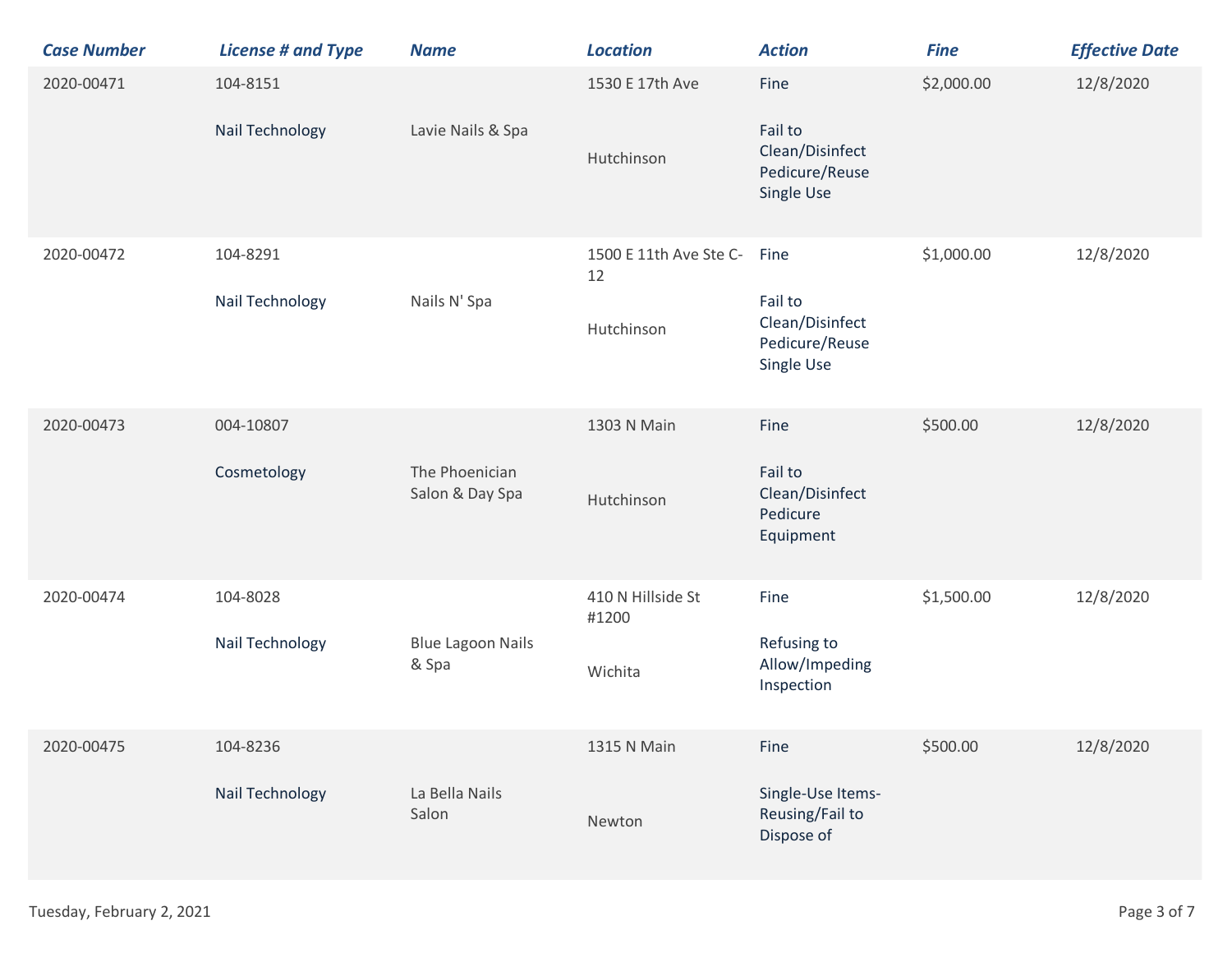| <b>Case Number</b> | <b>License # and Type</b> | <b>Name</b>                   | <b>Location</b>      | <b>Action</b>                                              | <b>Fine</b> | <b>Effective Date</b> |
|--------------------|---------------------------|-------------------------------|----------------------|------------------------------------------------------------|-------------|-----------------------|
| 2020-00476         | 104-6278                  |                               | 501 E Pawnee         | Fine                                                       | \$1,500.00  | 12/8/2020             |
|                    | Nail Technology           | <b>Regal Nails</b>            | Wichita              | Fail to<br>Clean/Disinfect<br>Pedicure/Reuse<br>Single Use |             |                       |
| 2020-00477         | 104-8264                  |                               | 400 SW 29th St Ste L | Fine                                                       | \$500.00    | 12/8/2020             |
|                    | Nail Technology           | <b>Beauty Nails</b><br>Lounge | Topeka               | Single-Use Items-<br>Reusing/Fail to<br>Dispose of         |             |                       |
| 2020-00478         | 004-11835                 |                               | 309 S Kansas         | Fine                                                       | \$500.00    | 12/8/2020             |
|                    | Cosmetology               | Brynk Salon &<br>Color Bar    | Topeka               | Fail to<br>Clean/Disinfect<br>Pedicure<br>Equipment        |             |                       |
| 2020-00479         | 004-99874                 |                               | 10924 Stadium Pkwy   | Fine                                                       | \$1,000.00  | 12/8/2020             |
|                    | Cosmetology               | Nail Envy Legends             | Kansas City          | Fail to<br>Clean/Disinfect<br>Pedicure/Reuse<br>Single Use |             |                       |
| 2020-00480         | 004-9647                  |                               | 804 W. 5th           | Fine                                                       | \$500.00    | 12/8/2020             |
|                    | Cosmetology               | J.T. Studio                   | <b>Scott City</b>    | Single-Use Items-<br>Reusing/Fail to<br>Dispose of         |             |                       |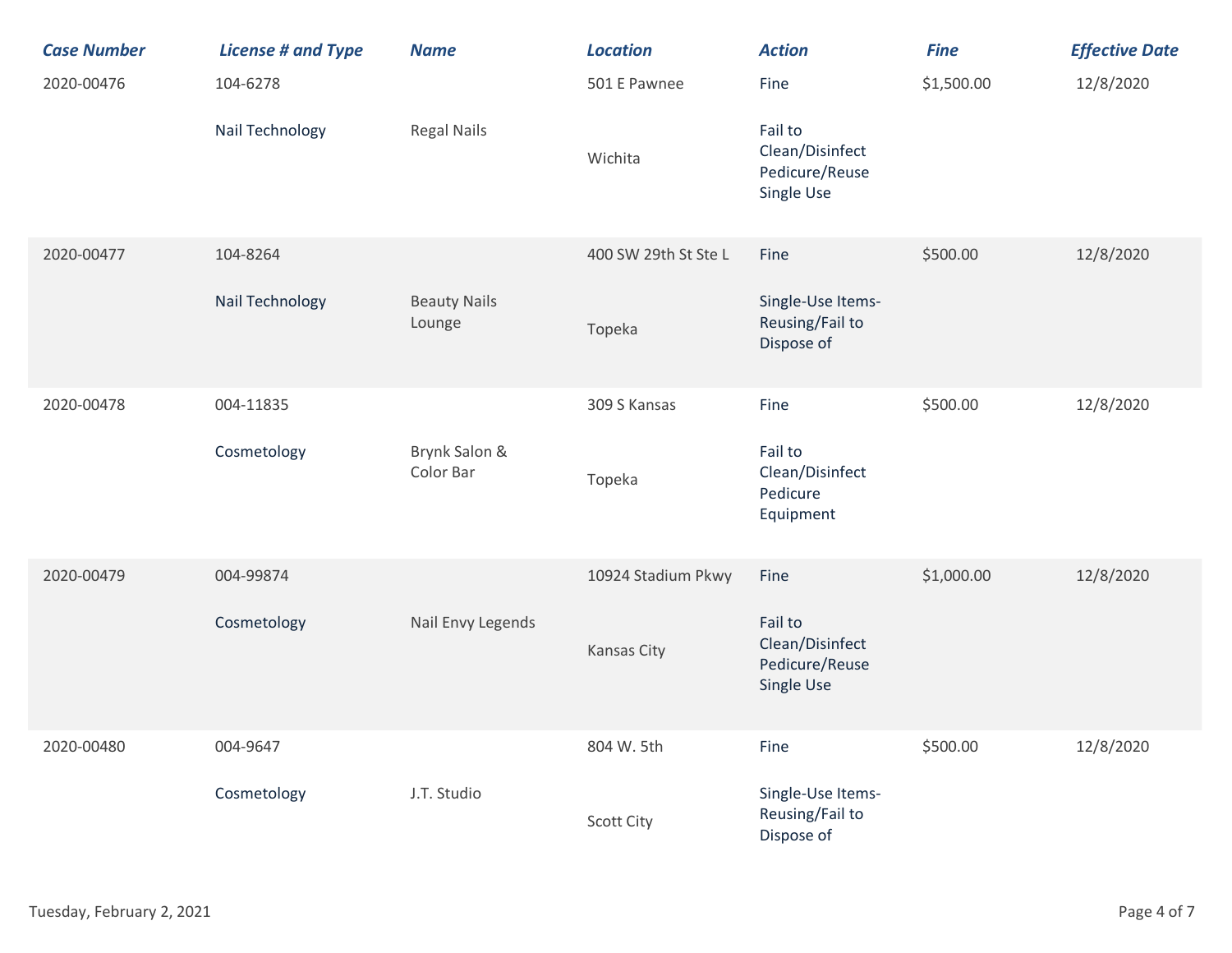| <b>Case Number</b> | <b>License # and Type</b> | <b>Name</b>            | <b>Location</b>    | <b>Action</b>                                      | <b>Fine</b> | <b>Effective Date</b> |
|--------------------|---------------------------|------------------------|--------------------|----------------------------------------------------|-------------|-----------------------|
| 2020-00481         | 004-12847<br>Cosmetology  | Eclips Salon and       | 306 N Jefferson St | Fine<br>Single-Use Items-                          | \$500.00    | 12/8/2020             |
|                    |                           | Spa                    | Plainville         | Reusing/Fail to<br>Dispose of                      |             |                       |
| 2020-00482         | 104-8351                  |                        | 1725 E Santa Fe St | Fine                                               | \$500.00    | 12/8/2020             |
|                    | Nail Technology           | <b>Regal Nails</b>     | Gardner            | Single-Use Items-<br>Reusing/Fail to<br>Dispose of |             |                       |
| 2020-00484         | Unlicensed                | Kagi, Urmy             |                    | Fine                                               | \$500.00    | 12/8/2020             |
|                    | <b>Esthetics</b>          |                        |                    | Unlicensed<br>Individual                           |             |                       |
| 2020-00485         | Unlicensed                |                        | 14004 W 135th St   | Fine                                               | \$500.00    | 12/8/2020             |
|                    | Cosmetology               | <b>Tress Salon LLC</b> | Olathe             | Unlicensed<br>Establishment                        |             |                       |
| 2020-00486         | 204-9815                  |                        | 1104 E 22nd St     | Fine                                               | \$500.00    | 12/8/2020             |
|                    | Esthetics                 | Munsch Fitness         | Hays               | Unlicensed<br>Establishment                        |             |                       |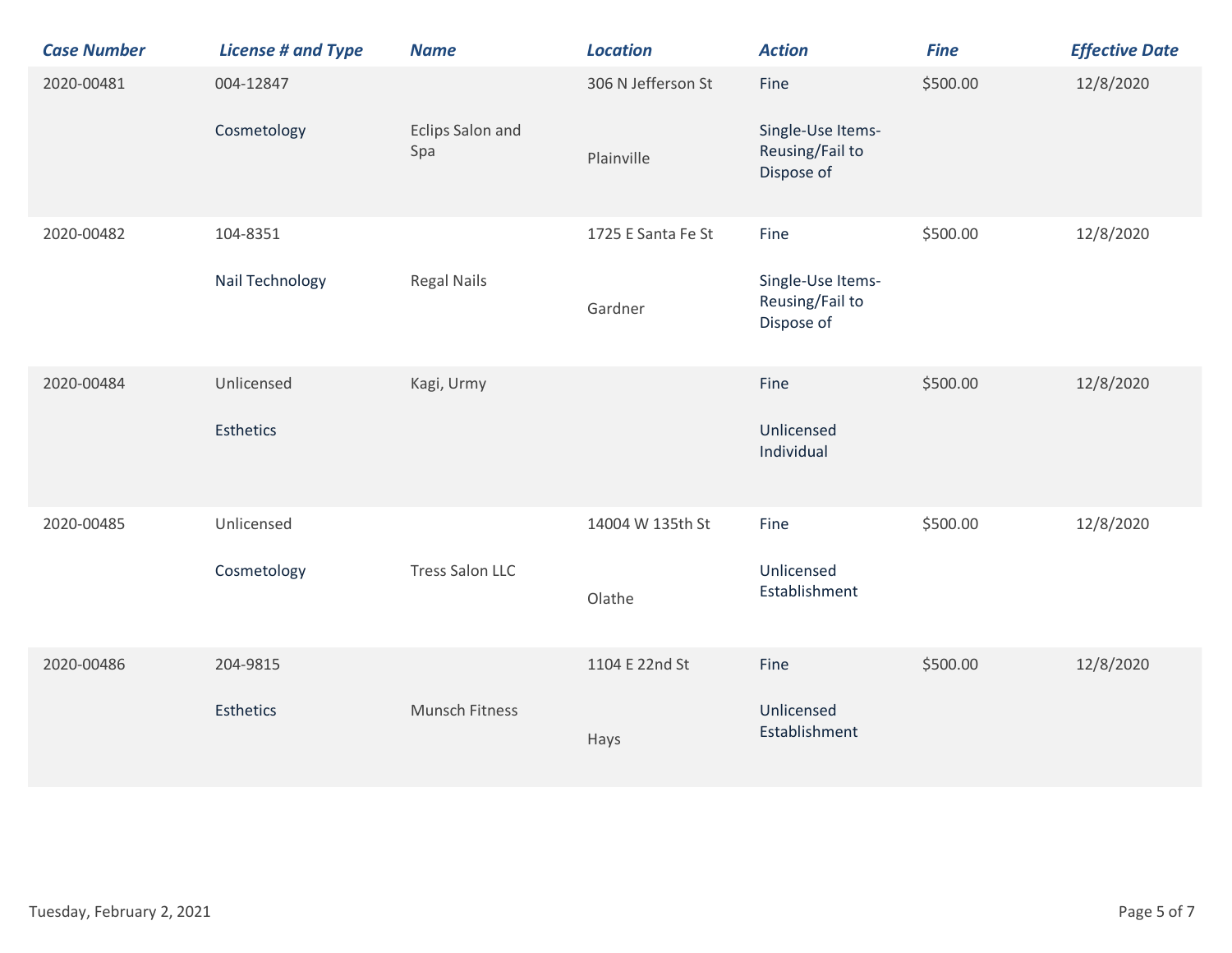| <b>Case Number</b> | <b>License # and Type</b> | <b>Name</b>                     | <b>Location</b>      | <b>Action</b>                          | <b>Fine</b> | <b>Effective Date</b> |
|--------------------|---------------------------|---------------------------------|----------------------|----------------------------------------|-------------|-----------------------|
| 2020-00487         | 104-8381                  |                                 | 1104 E 22nd St       | Fine                                   | \$500.00    | 12/8/2020             |
|                    | Nail Technology           | Munsch Fitness                  | Hays                 | Unlicensed<br>Establishment            |             |                       |
| 2020-00488         | Unlicensed                |                                 | 7399 W 97th St       | Fine                                   | \$500.00    | 12/8/2020             |
|                    | Cosmetology               | Charles Hadden<br>Salon         | <b>Overland Park</b> | Unlicensed<br>Establishment            |             |                       |
| 2020-00489         | 000-14801                 | Whittinghill,<br>Constance Jean |                      | Fine                                   | \$500.00    | 12/8/2020             |
|                    | Cosmetology               |                                 |                      | Work in<br>Unlicensed<br>Establishment |             |                       |
| 2020-00490         | 000-21546                 | Mitchell, Tonya L               |                      | Fine                                   | \$500.00    | 12/8/2020             |
|                    | Cosmetology               |                                 |                      | Work in<br>Unlicensed<br>Establishment |             |                       |
| 2020-00491         | 000-101180                | Jordan, Dallie<br>Cheyenne      |                      | Fine                                   | \$500.00    | 12/8/2020             |
|                    | Cosmetology               |                                 |                      | Work in<br>Unlicensed<br>Establishment |             |                       |